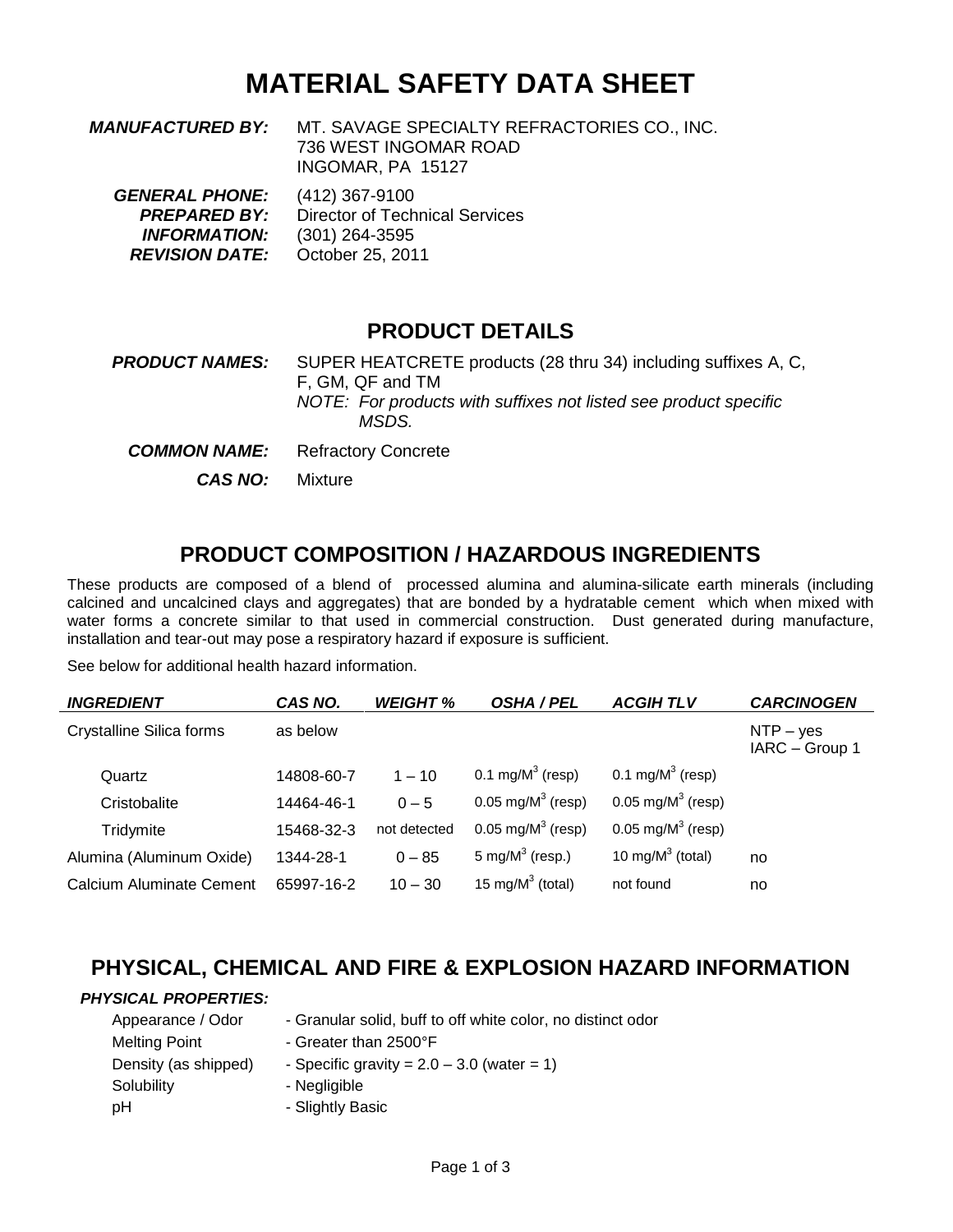### **PHYSICAL, CHEMICAL AND FIRE & EXPLOSION HAZARD INFORMATION (Continued)**

| <b>CHEMICAL REACTIVITY:</b> - When combined with water – hardens in 1 to 8 hours with evolution of moderate<br>heat<br>- No other known hazardous reactions, decomposition products or polymerization         |
|---------------------------------------------------------------------------------------------------------------------------------------------------------------------------------------------------------------|
| <b>FIRE &amp; EXPLOSION:</b> - Non-flammable; no applicable flash point<br>- Hardened concrete which has not been properly dried is subject to explosion upon<br>rapid heating due to internal steam pressure |

## **SAFE HANDLING PRACTICES AND EXPOSURE CONTROL MEASURES**

- Care should be exercised to prevent generation of dust during handling, installation, use and tear-out. Avoid skin and eye contact and breathing of dust.
- Proper refractory practices must be followed for curing, dry-out and firing to service temperature.
- Wash skin and clothing with soap and water after contact with material.
- Appropriate control measures include dust prevention, dust containment and ventilation supplemented by the use of appropriate NIOSH approved respirators for the exposure conditions.
- Safety glasses, impervious gloves, boots and protective clothing should be used as needed.
- Clean-up of spills should be done in a way to minimize dust, including vacuuming and wet methods.

### **FIRST AID**

- Respiratory Distress Remove to fresh air. Give CPR and Oxygen if needed.
- Skin Irritation Wash irritated areas gently with soap and water to avoid abrasion. Skin lotion may relieve irritation. If irritation is not relieved within several hours consult a physician.
- Eye Exposure Flush eyes with water or eyewash solution for 15 minutes and get prompt medical attention if relief is not obtained immediately. DO NOT RUB EYES!!! Injury due to abrasion may result.

| <b>HAZARD</b>                                                                                                                                                                                                                  | <b>TYPE</b>   | <b>ROUTE OF ENTRY</b>     |
|--------------------------------------------------------------------------------------------------------------------------------------------------------------------------------------------------------------------------------|---------------|---------------------------|
| dry skin, skin irritation, alkali burns and allergic dermatitis<br>in hypersensitive individuals                                                                                                                               | acute/chronic | skin contact with product |
| toxicological information - none found                                                                                                                                                                                         |               |                           |
| eye irritation, eye abrasion<br>Serious eye injury can occur due to abrasion from<br>rubbing eyes!!                                                                                                                            | acute         | eye contact with product  |
| physical injury due to steam spalling or explosion of<br>cured product                                                                                                                                                         | acute         | improper dry-out          |
| irritation or inflammation to the linings of the upper<br>respiratory tract                                                                                                                                                    | acute         | inhalation of dust        |
| Over-exposure to crystalline silica over a period of<br>years may lead to silicosis (a permanent and sometimes<br>fatal lung disease) and possibly lung cancer.<br>This product may aggravate existing respiratory conditions. | chronic       | inhalation of dust        |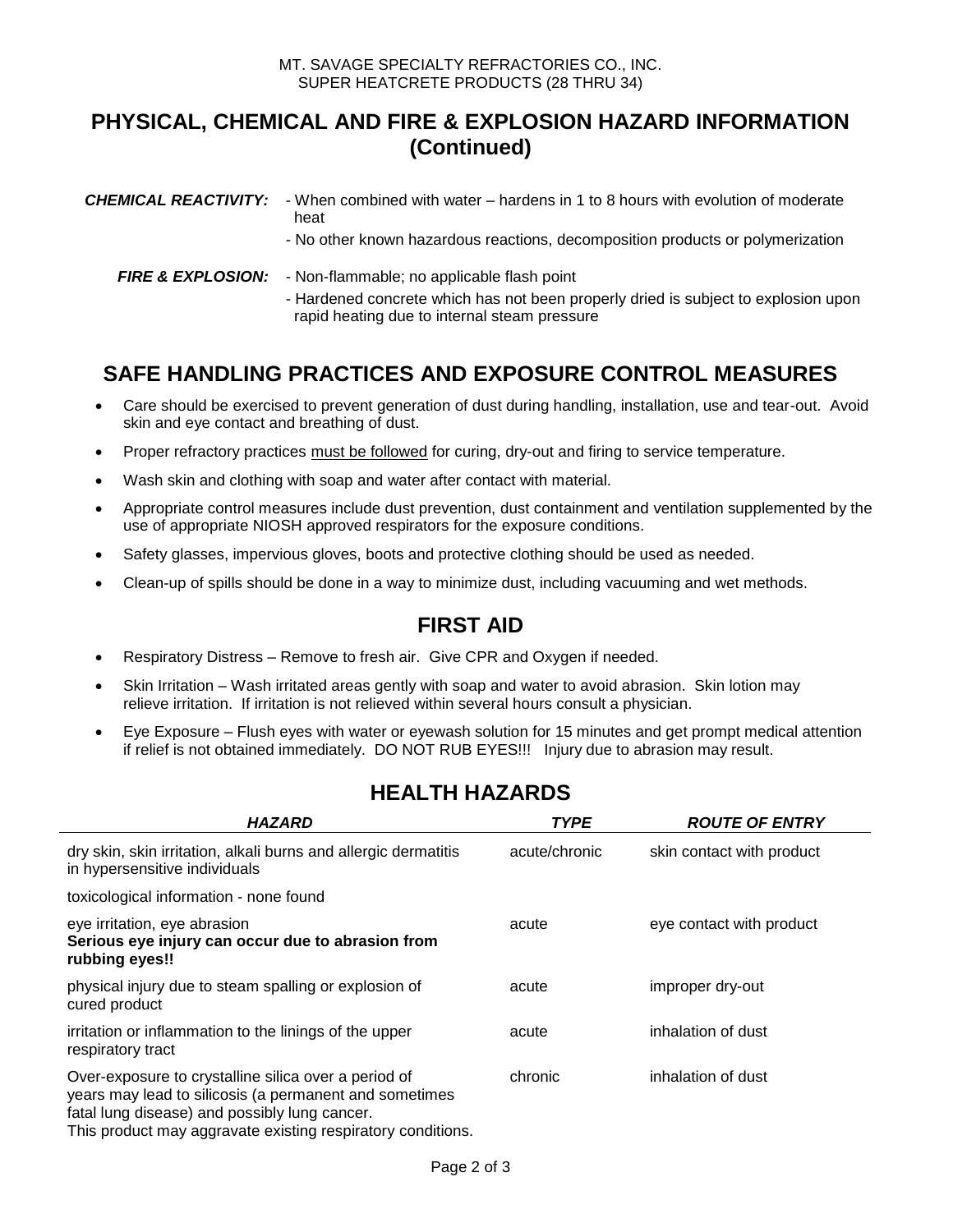#### **ENVIRONMENTAL AND REGULATORY INFORMATION**

- **DISPOSAL:** Dispose in accordance with federal, state and local regulations. Dispose per 40 CFR 261 and 262.
- **ECOLOGICAL** This product is composed primarily of earth minerals and is not expected to have an **INFORMATION:** ecotoxic effect other than that associated with the lime in the cement.

*TRANSPORTATION:* This product is not DOT classified.

#### *REGULATORY INFORMATION:*

Canadian WHMIS – D2A SARA 313 – not subject to reporting OSHA 29 CFR 1910.1200 – considered hazardous SARA Hazard Category – "Chronic Health Hazard" EPCRA Section 302 (Extremely Hazardous Substances) – not listed CERCLA Section 304 (Title III) – not subject to reporting

California Prop. 65 – "Contains crystalline silica, an ingredient known to cause cancer."

This information is given in good faith. Suitability of the product for the application and installation conditions are critical to the safety of the product. These conditions are subject to the control of the user and all risks of use of the product are assumed by the user. For guidance on use in specific applications consult MT. SAVAGE SPECIALTY REFRACTORIES CO., INC.